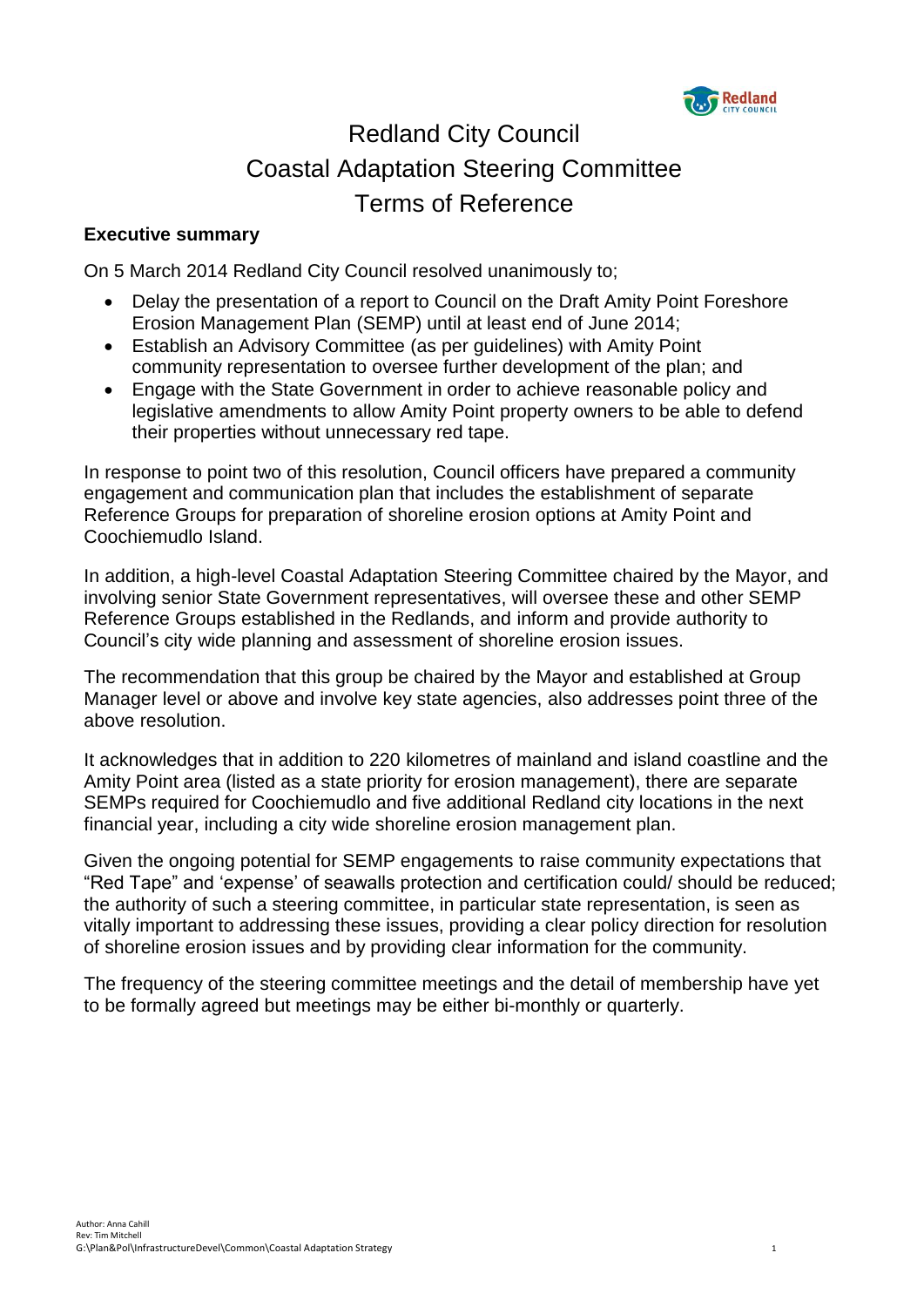

# **Background**

Redland City Council administers 220 kilometres of mainland and island coastline within its boundaries. The bay shoreline extends from Tingalpa Creek south to the Logan River on the mainland. Offshore, many of the southern Moreton Bay islands and North Stradbroke Island, including some 50km of ocean beach, are part of the city.

These are dynamic, ever-changing environments, each with their own set of challenges due to the varying natural forces of wave action, currents, wind and extreme weather, compounded sometimes by human activity.

A number of significant erosion issues have been identified in the city that would benefit from a holistic approach to coastal management.

For example, there are on-going foreshore erosion problems at Amity Point on North Stradbroke Island, where a number of houses are at risk. The community has already lost significant areas of land to the sea, and development and assets continue to be threatened. There are also major public safety concerns over the risk of dramatic bank subsidence into Rainbow Channel and rock wall failure. Consequently, Amity Point is considered a priority area under State coastal management planning provisions.

The eastern shoreline of Coochiemudlo Island, particularly Norfolk Beach, is affected by long-term progressive erosion. While there is no private property at risk, it does affect public access and recreational amenity in eroded areas.

Other known erosion hot spots requiring attention include Waterloo Bay at Thorneside and Russell Island.

As the controlling local authority, Redland City Council is bound by a comprehensive overlay of State and Federal coastal management legislation, regulations and policies, as well as its own policies and planning strategies.

Its coastal management obligations include development of shoreline erosion management plans (SEMPs) as a pre-requisite to State approval of foreshore erosion mitigation actions.

Redland Council recognises the threat persistent erosion plays on the environmental, cultural and socio-economic fabric of waterfront communities. Wherever possible it follows an established strategy supporting natural processes and managing accordingly.

As such, Council intends to develop a whole-of-city strategy to manage vulnerable areas into the future as well as preparing specific SEMPS and action plans to safeguard critical areas. This will enable Council to satisfy its State and Federal coastal management responsibilities and to be proactive in working with communities and key stakeholder groups to address local shoreline erosion.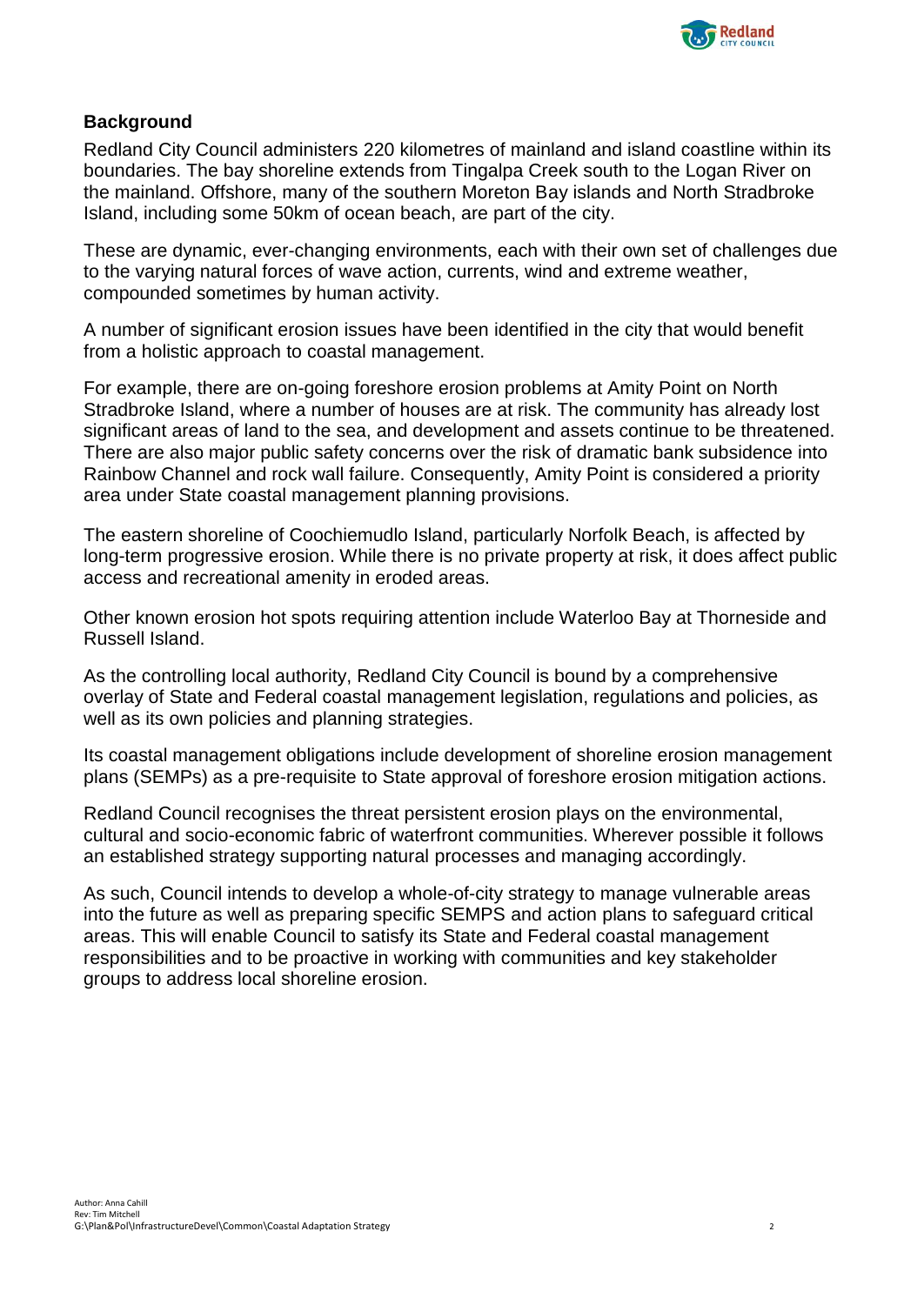

Factors that must be considered in this holistic planning process include:

- The long-term environmental, cultural and socio-economic well-being of affected Redland communities
- Compliance with Redland City Council's established policy and planning requirements, and public safety responsibilities;
- Local knowledge and expertise of local residents in erosion prone areas;
- Compliance with Queensland and Commonwealth Government planning requirements, environmental and coastal management legislation, regulation and policies;
- All relevant technical data, including further shoreline erosion research to be undertaken by Council, and other relevant external scientific studies and technical data known to have been produced or held by specialist Redlands residents.

# **Lead agency**

Redland City Council (RCC).

# **Sponsoring agencies**

- Redland City Council;
- Department of Environment and Heritage Protection (DEHP); Department of National Parks, Sport and Racing (DNPSR).

#### **Other city wide stakeholders**

 Quandamooka Yoolooburrabee Aboriginal Corporation (QYAC); Healthy Waterways and Catchments.

# **Other stakeholders**

Engineers Australia – National Committee for Coastal and Ocean Engineers.

# **Project manager (RCC**)

Murray Erbs, Group Manager City Infrastructure.

# **Purpose**

The primary purpose of the Steering Committee is to:

- Oversee the whole city coastal adaptation management plan and priorities areas for further investigation or requiring local SEMPs;
- Facilitate dialogue between State and RCC to establish consistent policies and agreed mitigation strategies for shore line erosion;
- Provide consistent information to the community on shore line erosion management;
- Make recommendations where required to the planning scheme and other planning processes including local SEMPs and action timelines for consideration and adoption by Council.

#### **Review**

This steering group and its membership will be reviewed by Council annually.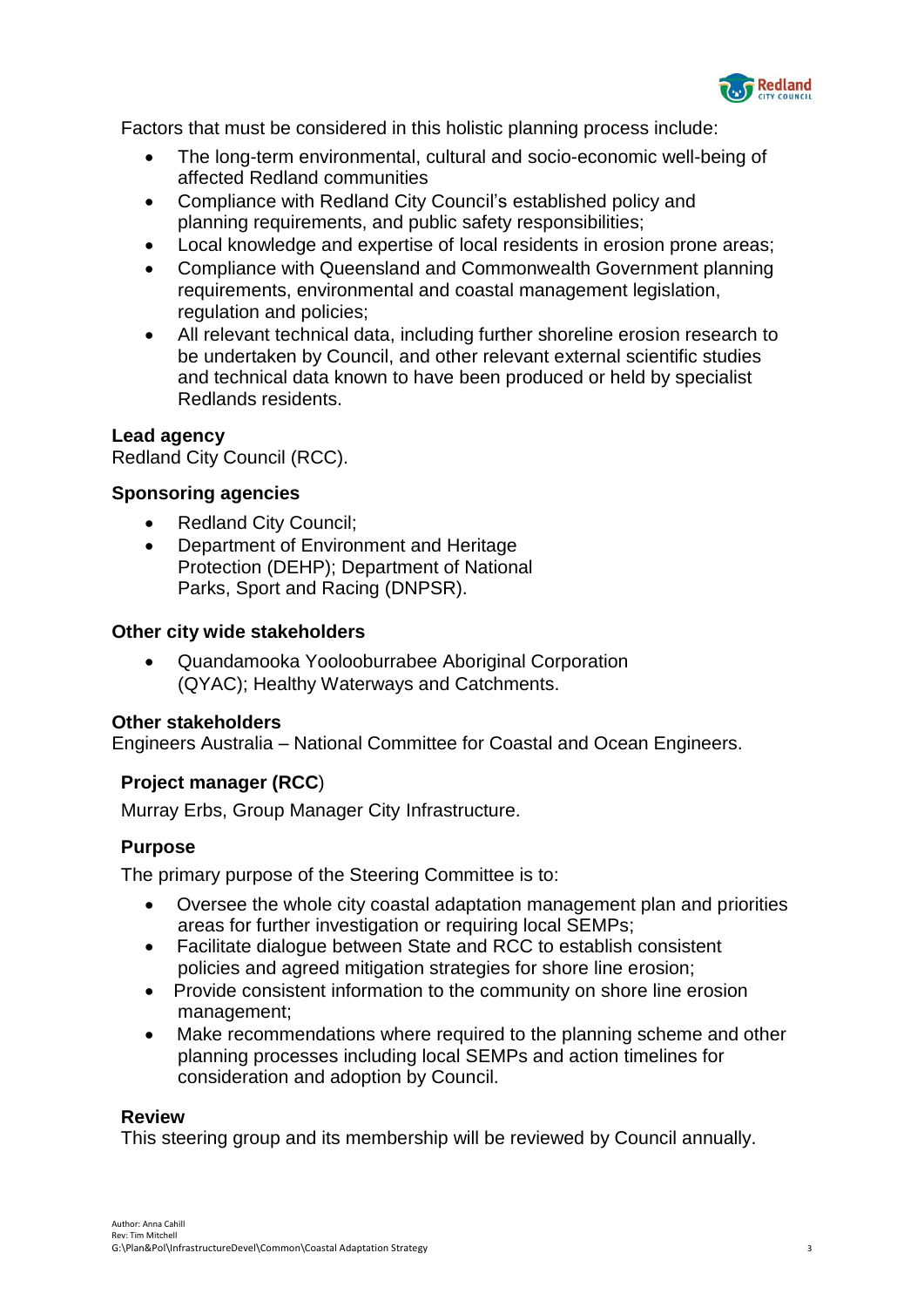

# **Role**

Members of the steering committee will:

- Involve senior officers at State Government and Local Government levels that can make strong policy decisions;
- Provide overarching shoreline erosion planning for the city and a consistent approach to handling identified shoreline erosion issues in locations across the city;
- Sign off on the establishment of SEMP reference groups, and their terms of reference, and ratify membership of these groups;
- Contribute advice, information and insight on shoreline erosion and practical management options based on professional knowledge and expertise;
- Independently review and comment on existing technical data;
- Source and consider further shoreline erosion research relevant to specific study sites, including current university research, as it becomes available;
- Recommend the final implementation plan to Council and to the State;
- Regularly update SEMP reference groups.

# **Membership**

The Steering Committee will be chaired by the Mayor, Cr Karen Williams. It will comprise:

- Two Councillors (one of which shall be the Mayor);
- A senior State Government representative from the Department of Environment and Heritage Protection (DEHP), Department of National Parks, Sport and Racing (DNPSR), Department of Natural Resources and Mines (DNRM), Department of Agriculture, Fisheries and Forestry (DAFF), and Department of State Development Infrastructure and Planning (DSDIP); State Government members will be responsible for expediting all State approvals identified during the planning processes;
- Two Council engineering and environmental assessment planners at Group Manager level;
- Two senior Council Communication, Engagement and Tourism team representative;
- An independent shoreline erosion expert nominated by the National Committee for Coastal and Ocean Engineers;
- A representative from QYAC;
- A representative from Healthy Waterways Catchments; and
- One seat, to be filled on occasions by a nominated representative of the relevant reference group when discussion of a particular SEMP is on the agenda.

# **Chair**

The Chair, the Mayor Cr Williams, will convene the Coastal Adaptation Steering Committee meetings.

If the designated Chair is not available, then the Deputy Mayor or a delegated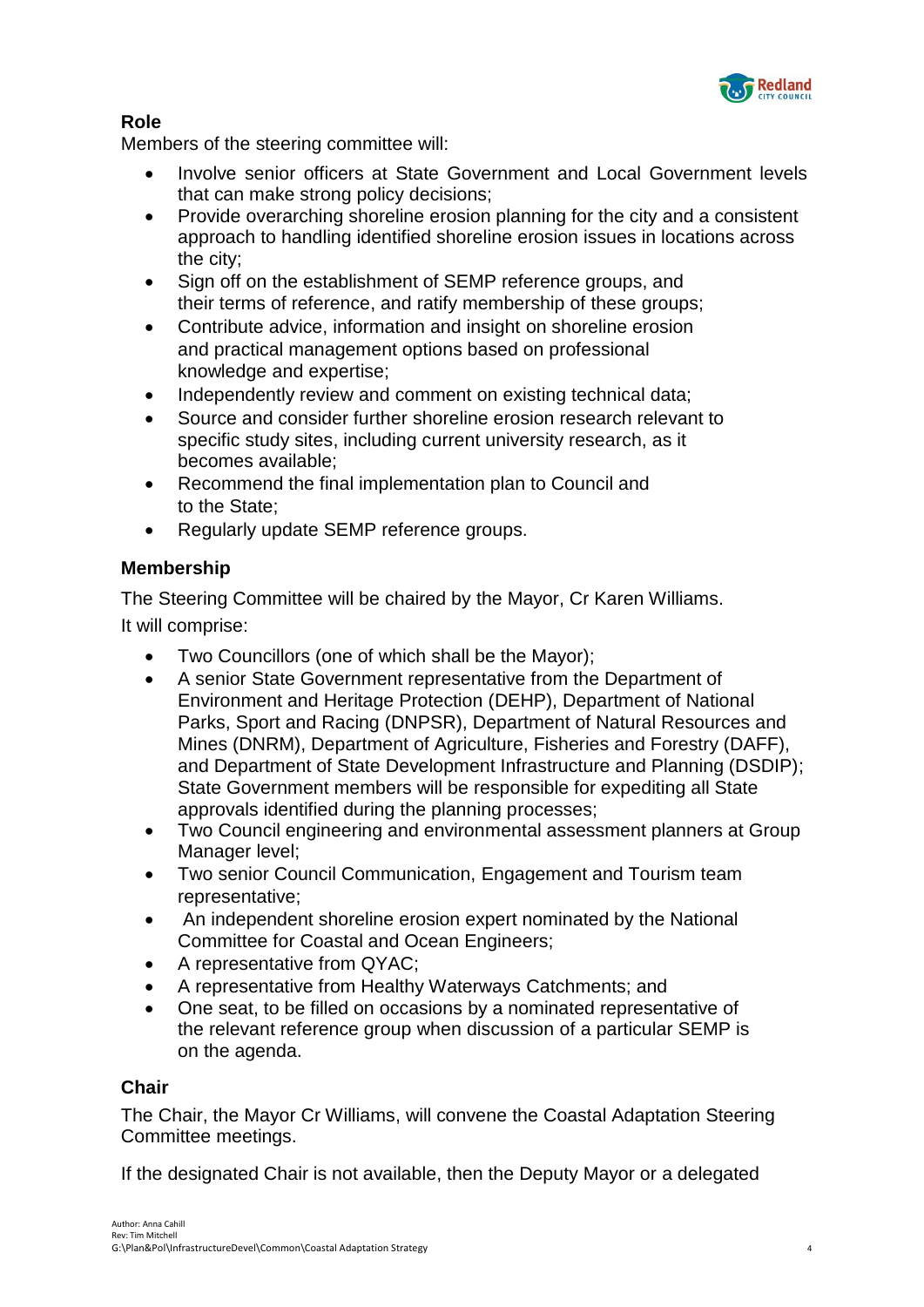

councillor (referred to as the Acting Chair) will be responsible for convening and conducting that meeting. The Acting Chair is responsible for informing the Chair as to the salient points/decisions raised or agreed to at that meeting.

# **Selection Process**

RCC officers will be nominated by the relevant General Manager, in consultation with the Project Manager.

Senior State Government representatives will be nominated by DEHP, DNPSR and DSDIP and must have authority to act, give advice and make decisions.

An independent shoreline erosion expert will be selected in consultation with the National Committee of Coastal Engineers (Chapter of Engineers Australia).

The final make-up of the steering committee will be ratified by RCC Executive Leadership Group and the other project sponsors.

# **Meetings**

Meetings for this steering committee will be held regularly. The times of these meetings will be negotiated with the team to suit the availability of members.

# **Protocols**

To ensure effectiveness, the following meeting protocols will apply in relation to all meetings:

- Steering Committee members will respect the role of the chair as facilitator in the conduct of meetings;
- All members will respect the right of every member of the committee to speak and put forward their views;
- Members will comply with the chair's decisions in relation to allocation of time to agenda items;
- Minutes will be taken at each meeting and made available via e–mail to the group;
- An evaluation will be carried out at the end of the process to assess the effectiveness of the meetings.

# **Agenda items**

All agenda items must be forwarded to the Project Manager by close of business 10 working days prior to the next scheduled meeting.

The Steering Committee agenda, with attached meeting papers, will be distributed at least three working days prior to the next scheduled meeting.

The Chair has the right to refuse to list an item on the formal agenda, but members may raise an item under 'Other Business' if necessary and as time permits.

# **Minutes and meeting papers**

The Minutes of each meeting will be provided by the Project Manager.

Full copies of the Minutes, including attachments, shall be provided to all Steering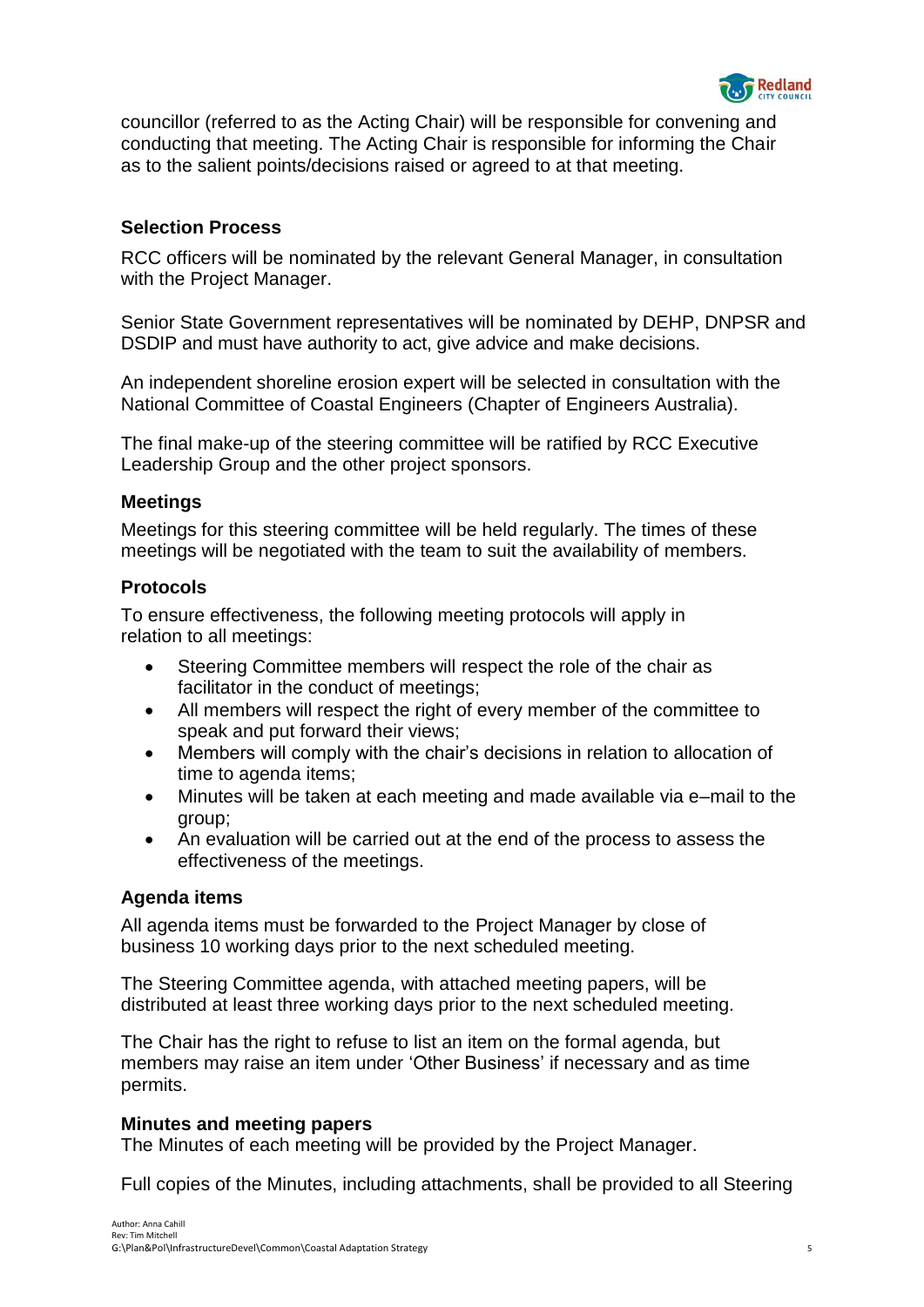

Committee members no later than 10 working days following each meeting.

By agreement of the Committee, out-of-session decisions will be deemed acceptable. Where agreed, all out-of-session decisions shall be recorded in the minutes of the next scheduled Steering Committee meeting.

The Minutes of each Steering Committee meeting will be monitored and maintained by the Project Manager as a complete record as required under provisions of the Public Records Act 2002.

#### **Proxies to meetings**

Members of the Steering Committee can nominate a proxy to attend a meeting if the member is unable to attend.

The Chair will be informed of the substitution at least five working days prior to the scheduled nominated meeting.

The nominated proxy shall have voting rights at the attended meeting. The nominated proxy must provide relevant comments/feedback from the Steering Committee member they are representing to the attended meeting.

#### **Quorum requirements**

A minimum of seven Steering Committee members is required for the meeting to be recognised as an authorised meeting for the recommendations or resolutions to be valid.

The quorum must contain at least two members from the lead agency (RCC) and one member from each sponsoring agency.

# **Confidentiality**

Steering Committee members will be asked to review and comment on draft documentation and/or technical data that have not been formally considered by the Council. Members will be notified in advance of any confidential items requiring discretion.

#### **Payment for Service**

There are no sitting fees for Steering Committee members representing Council, the State Government, or community organisations. A sitting fee may by agreement be provided for the independent expert (s).

#### **Conflict of Interest**

If a committee member holds any office or position of trust or responsibility in a company or other organisation involved in the community (whether profit or not) and has any vested or personal interest in matters for discussion, the member must disclose the interest to Council and the other members of the committee.

# **Ending an Appointment**

The appointment of Steering Committee members may be ended on the basis of one of the following: